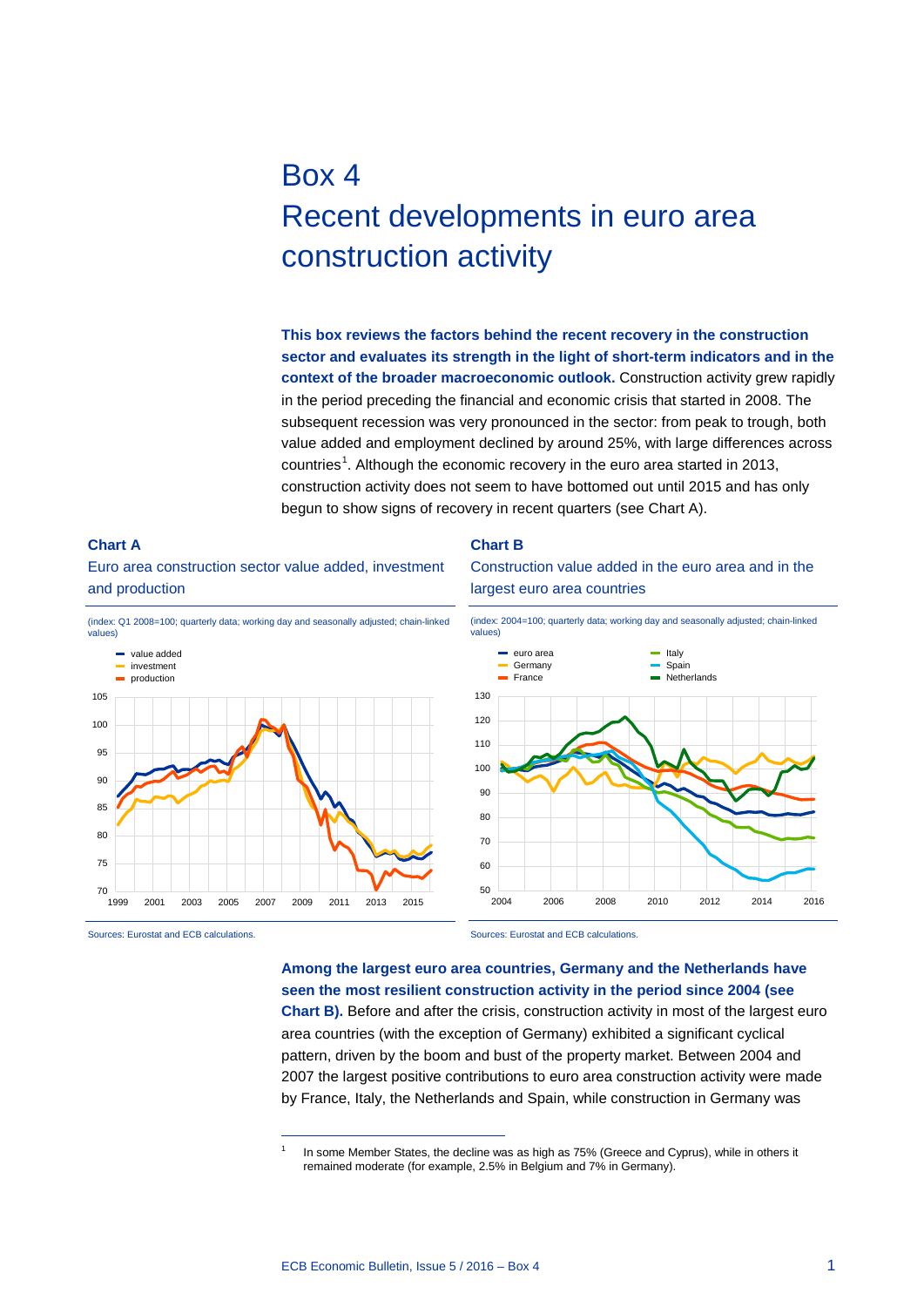much weaker. After 2008 construction activity fell in most of the largest economies, with the exception of Germany, where it remained relatively flat until 2010. Value added and production in the construction sector began to pick up in Germany after [2](#page-1-0)010, led by an increase in housing demand, $^2$  while in Spain and the Netherlands the sector started to grow only in early 2014.

**The most recent recovery in construction activity has been broadly based across countries.** Construction production increased in the last quarter of 2015 and the first quarter of 2016 in Germany, Spain, the Netherlands and several smaller euro area countries, while in France and Italy it seems to be stabilising. Similarly,  $increases$  in value added $3$  were recorded in most euro area countries over the same two quarters.

#### **Chart C**

Growth of construction investment and contribution from housing and other construction investment

(annual growth rate and contributions; percentages; quarterly data; working day and seasonally adjusted; chain-linked values)



-

<span id="page-1-1"></span><span id="page-1-0"></span>Sources: Eurostat and ECB calculations.

## **The improvement in euro area construction production has been driven by residential**

**investment.** A breakdown of the monthly construction production indicator shows that construction of buildings $4$  has been increasing strongly, while civil engineering remains weak. Correspondingly, construction investment is driven by housing investment, which also bottomed out in 2015 and has started to increase in the last few quarters (see Chart C).

**The recovery in the housing market is linked primarily to higher demand, which is expected to remain strong.** Several factors support demand for housing investment. First, real disposable income growth has started to accelerate as labour markets have improved, while households are more willing to invest when the probability of becoming unemployed is lower. Second, real mortgage lending rates have declined and credit conditions have been favourable,

partly reflecting the recent monetary policy measures in the euro area. Third, recent fiscal measures, including tax incentives in several countries, [5](#page-1-3) support housing demand. Finally, returns on alternative forms of household investment are low, providing further incentives for residential investment. These factors are expected to continue supporting demand for housing and construction activity in the forthcoming quarters.

<sup>2</sup> See also *Monthly Report*, Deutsche Bundesbank, October 2013, pp. 14-29.

Construction production and value added co-move closely, but they differ in several respects. See the box entitled "A closer look at differences between industrial gross value added and industrial production", *Economic Bulletin*, Issue 1, ECB, 2016, which also applies to the construction sector.

<span id="page-1-2"></span><sup>4</sup> According to the classification of types of construction, buildings include both residential and non-residential buildings. Developments in the production of buildings, however, correlate strongly with those in residential investment.

<span id="page-1-3"></span><sup>5</sup> Fiscal incentives for housing investment have been introduced in Belgium, Germany, France, Italy, Malta, the Netherlands, Austria and Finland.